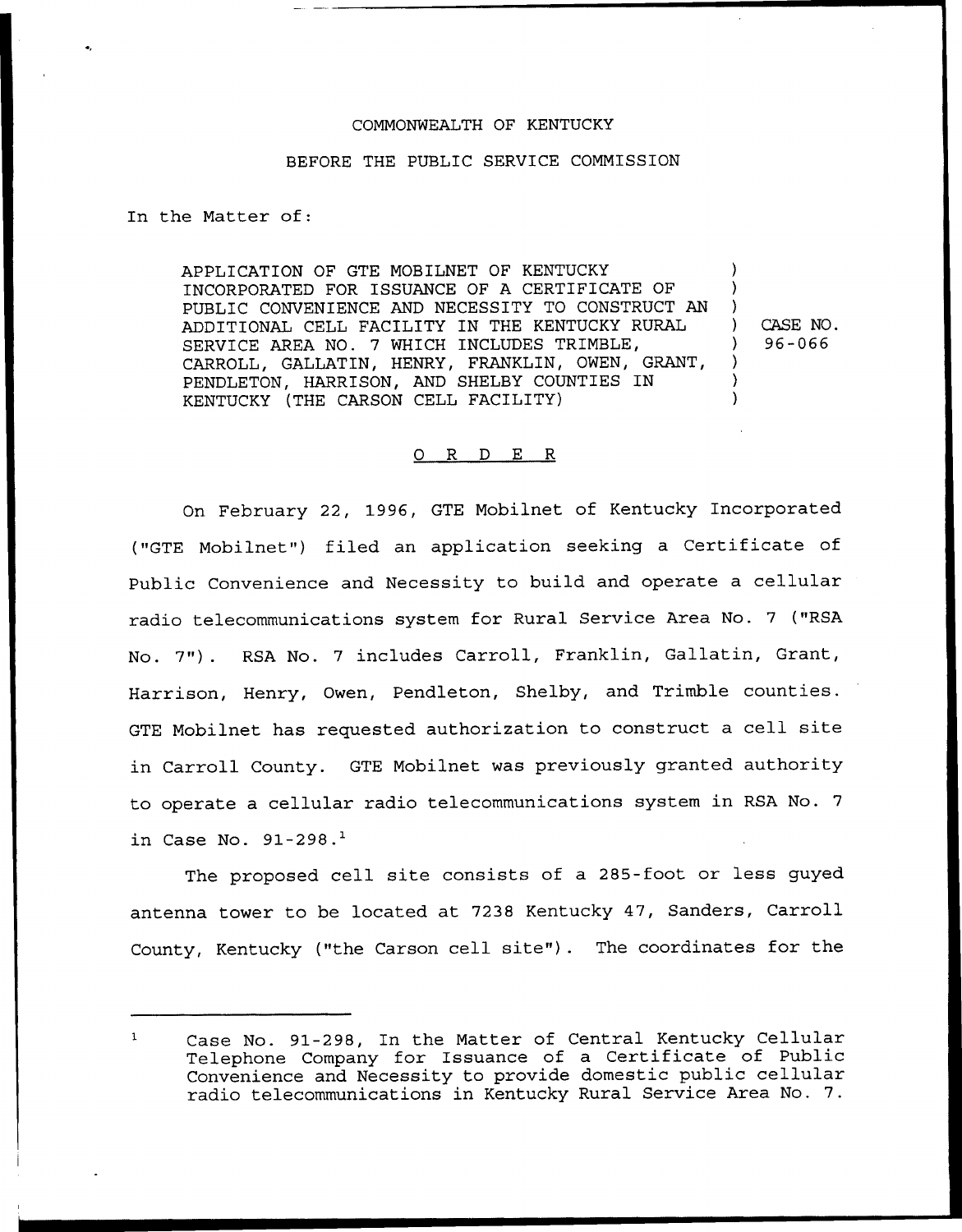Carson cell site are North Latitude 38° 40' 30" by West Longitude 84° 58' 19".

GTE Mobilnet has provided information regarding the structure of the tower, safety measures, and antenna design criteria for the Carson cell site. Based upon the application, the design of the tower and foundation conforms to applicable nationally recognized building standards, and the plans have been certified by a Registered Professional Engineer.

Pursuant to KRS 100.324(1), the Carson cell site's construction is exempt from local zoning ordinances; however, GTE Mobilnet notified the Carroll County Judge/Executive of the pending construction. GTE Mobilnet has filed applications with the Federal Aviation Administration ("FAA") and the Kentucky Airport Zoning Commission ("KAZC") seeking approval for the construction and operation of the Carson cell site. Both applications are pending.

GTE Mobilnet has filed notices verifying that each person who owns property or who resides within 500 feet of the Carson cell site has been notified of the pending construction. The notice solicited any comments and informed the property owners or residents of their right to intervene. In addition, notice was posted in a visible location on the proposed site for at least two weeks after QTE Mobilnet's application was filed. To date, no intervention requests have been received.

Pursuant to KRS 278.280, the Commission is required to determine proper practices to be observed when it finds, upon complaint or on its own motion, that the facilities of any utility

 $-2-$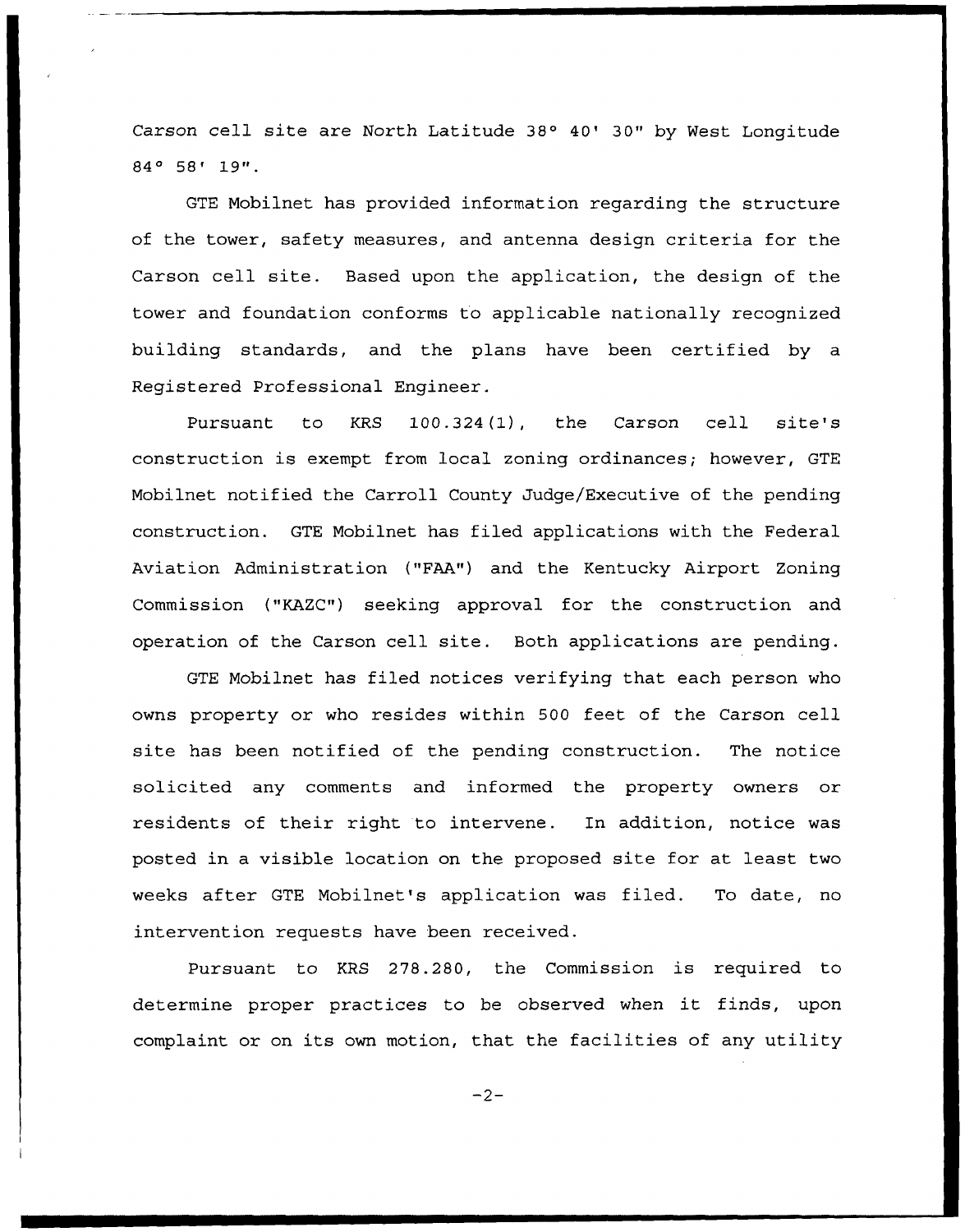subject to its jurisdiction are unreasonable, unsafe, improper, or insufficient. To assist the Commission in its efforts to comply with this mandate, GTE Mobilnet should notify the Commission if it does not use this antenna tower to provide cellular radio telecommunications services in the manner set out in its application and this Order. Upon receipt of such notice, the Commission may, on its own motion, institute proceedings to consider the proper practices, including removal of the unused antenna tower, which should be observed by GTE Mobilnet.

The Commission, having considered the evidence of record and being otherwise sufficiently advised, finds that GTE Mobilnet should be granted a Certificate of Public Convenience and Necessity to construct and operate the Carson cell site in RSA No. <sup>7</sup> under its previously approved tariff.

IT IS THEREFORE ORDERED that:

1. GTE Mobilnet be and it hereby is granted <sup>a</sup> Certificate of Public Convenience and Necessity to construct and operate the Carson cell site.

2. GTE Mobilnet shall file <sup>a</sup> copy of the final decisions regarding the pending FAA and KAZC applications for this cell site construction within 10 days of receiving these decisions.

3. GTE Mobilnet shall immediately notify the Commission in writing, if, after the antenna tower is built and utility service is commenced, the tower is not used for a period of <sup>3</sup> months in the manner authorized by this Order.

 $-3-$